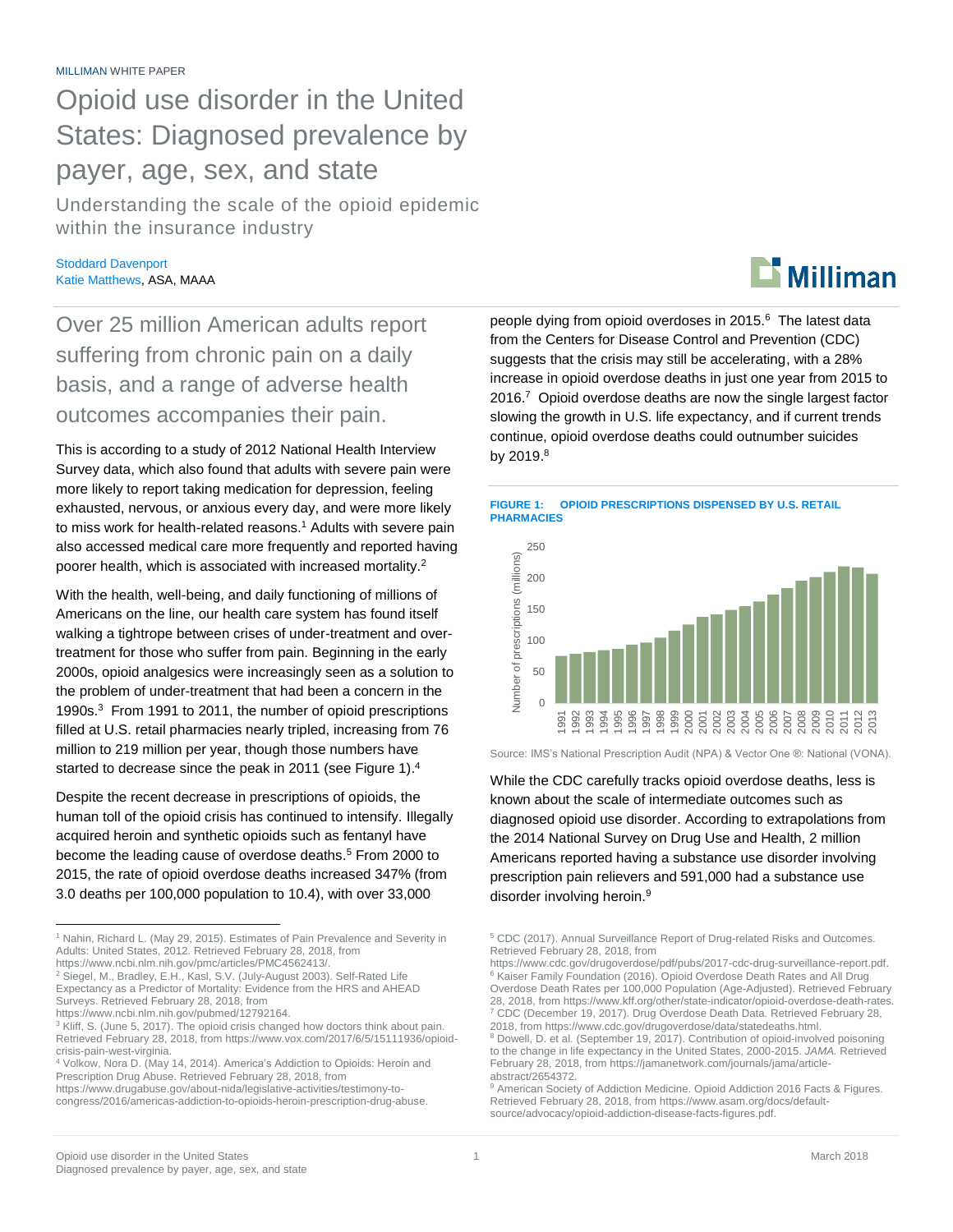## **DIAGNOSED OPIOID USE DISORDER**

In order to build upon these self-reported metrics and provide a perspective on the scale of medically acknowledged opioid use disorder (meaning opioid use disorder that has been diagnosed in a healthcare setting), we have undertaken a cross-sectional study of the diagnosed prevalence of opioid abuse, dependence, or poisoning<sup>10</sup> (hereafter referred to as opioid use disorder) within privately and publicly insured populations in the United States.

### **FIGURE 2: OPIOID USE AMONG U.S. ADULTS IN 2015**

The actual prevalence of opioid use disorder may be much higher than the *diagnosed* prevalence rates presented throughout this report, as only a subset of those with opioid use disorder have had their disorder recognized by a medical professional. This subset is the population that health plans and providers can most readily identify and work to manage. These distinctions are further described in Figure 2.

| Opioid use                    | •92 million people were prescribed an opioid<br>• Some may be at risk for developing problem opioid use<br>behaviors                                                                                          |
|-------------------------------|---------------------------------------------------------------------------------------------------------------------------------------------------------------------------------------------------------------|
| Opioid use disorder           | • 11.5 million people reported misusing opioids, and 1.9 million reported<br>being addicted to opioids<br>. May or may not have discussed their opioid use with a clinician or be<br>ready to begin treatment |
| Diagnosed opioid use disorder | • 1.5 million people with public or private insurance were diagnosed with<br>opioid abuse, opioid dependence, or opioid poisoning<br>. Easiest subset to identify for management and enhanced care            |
|                               |                                                                                                                                                                                                               |
|                               |                                                                                                                                                                                                               |

Source: 2015 National Survey on Drug Use and Health and Milliman analysis.<sup>11</sup>

We used several large national research databases containing administrative claims data for millions of people with both Medicare and private insurance plans. We also incorporated findings from a similar analysis performed by the Kaiser Family Foundation for Medicaid beneficiaries to develop a more complete perspective on opioid use disorder across the three major insurance payers in the United States.

Based on a sample of over 42 million people with commercial insurance, nearly 1.3 million Medicare beneficiaries, and a Kaiser Family Foundation analysis of Medicaid beneficiaries in 49 states, we estimate that over 1.5 million insured Americans were diagnosed with an opioid use disorder in 2015 (the most recent year available). Figures 3 and 4 summarize these findings by payer. These results (and others presented throughout this report) have been age- and area-adjusted to be representative of the U.S. insured population as of 2015 using U.S. Census Bureau data.<sup>12</sup>

#### **FIGURE 3: DIAGNOSED OPIOID USE DISORDER BY PAYER, 2015 (OR MOST RECENT YEAR)**



 <sup>10</sup> Including ICD-9-CM codes beginning with 304.0, 304.7, 305.5, 965.0, and ICD-10-CM codes beginning with F11, T40.0, T40.1, T40.2, and T40.3.

<sup>11</sup> Thompson, D (August 1, 2017). More than 1 in 3 Americans prescribed opioids in 2015. CBS News. Retrieved February 28, 2018, from

We found that about 41.4% of those with diagnosed opioid use disorder were commercially insured, 15.9% were Medicare beneficiaries, and 42.7% were Medicaid beneficiaries. Overall, the diagnosed prevalence rate of opioid use disorder was 3.28 per 1,000 for the commercially insured, 5.39 per 1,000 for those with Medicare, and 8.90 per 1,000 for those with Medicaid. Across all insurance payers, we found that the prevalence of opioid use disorder was 4.91 per 1,000.

## **FIGURE 4: NATIONAL ESTIMATES OF OPIOID USE DISORDER DIAGNOSIS BY PAYER, 2015 (OR MOST RECENT YEAR)**

| <b>PAYER</b>      | <b>DIAGNOSED</b><br><b>PREVALENCE</b><br>PER 1,000 | <b>TOTAL DIAGNOSED</b><br><b>NATIONALLY</b><br>NO. (%) |
|-------------------|----------------------------------------------------|--------------------------------------------------------|
| COMMERCIAL (2015) | 3.28                                               | 622,000 (41.4)                                         |
| MEDICARE (2015)   | 5.39                                               | 239,000 (15.9)                                         |
| MEDICAID (2013)   | 8.90                                               | 642,000 (42.7)                                         |
| <b>TOTAL</b>      | 4.91                                               | 1,503,000 (100.0)                                      |

## **OPIOID USE DISORDER BY AGE AND SEX**

Rates of opioid use disorder varied widely by age and sex, with men generally experiencing higher rates of opioid use disorder through age 65, and women experiencing higher rates from 66 and older. Rates were quite low through childhood, followed by a marked increase in the late teen years, peaking in the mid-20s at a rate of 5.47 per 1,000 for

https://www.cbsnews.com/news/more-than-one-third-americans-prescribed-opioidsin-2015/.

<sup>&</sup>lt;sup>12</sup> Population counts by age, state, and payer were developed from the 2016 Current Population Survey using the CPS Table Creator, available at https://www.census.gov/cps/data/cpstablecreator.html.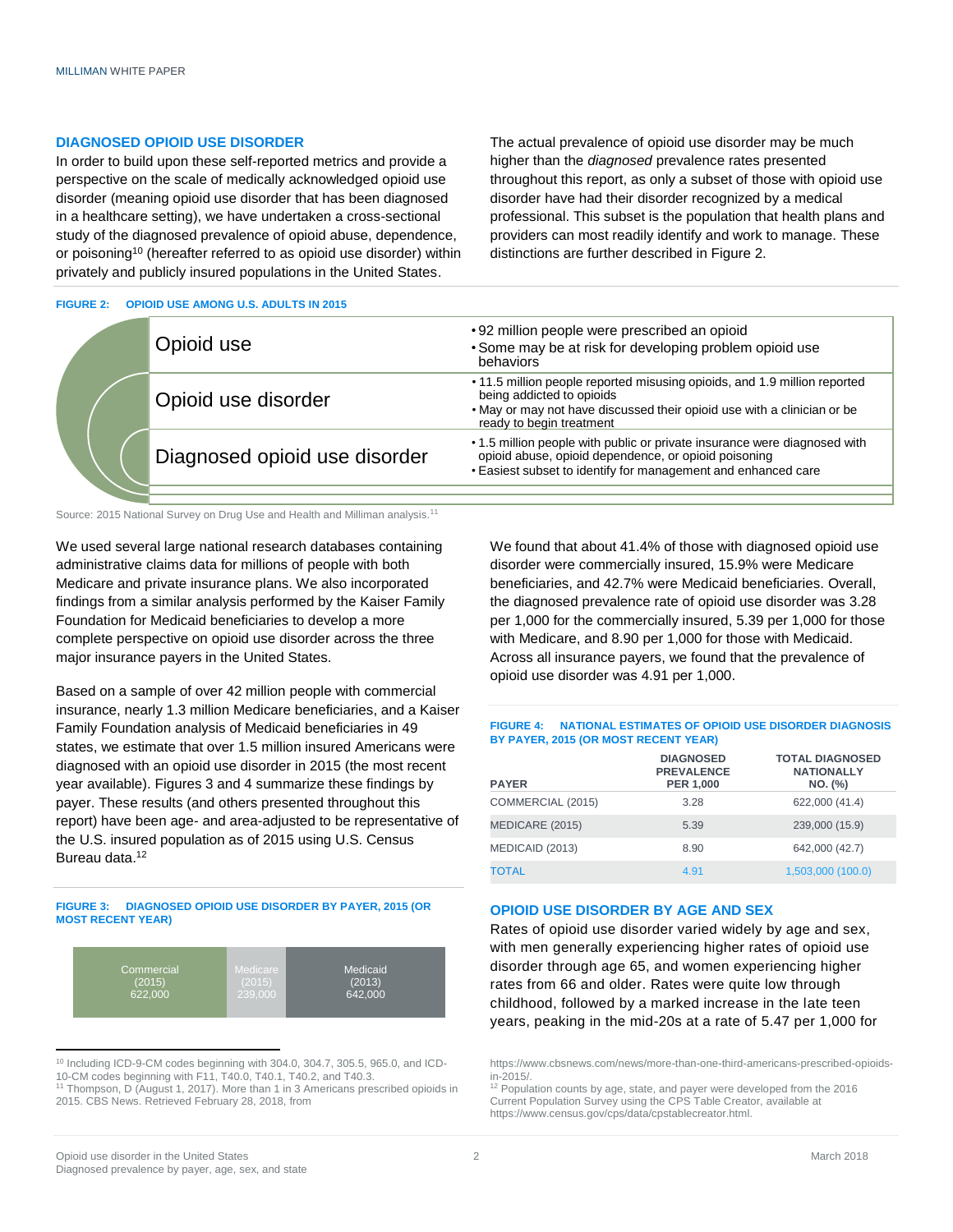women (at age 24) and 10.00 per 1,000 for men (at age 25). Rates showed a sharp drop-off in the late 20s, followed by a rise to another peak in the mid-30s of about 3.76 per 1,000 for women (at age 35) and 6.37 per 1,000 for men (at age 36). From the late 30s through age 64, the gap between men and women closed and both experienced prevalence rates hovering between 3.50 to 4.00 per 1,000 through retirement age. Opioid use disorder rates for Medicare beneficiaries were generally higher for women than for men, and tapered off with advancing age. Comparable data for Medicaid were not available.

The sharp decline in the prevalence rate after age 26 coincides with the expiration of dependent coverage eligibility on a parent's plan under the Patient Protection and Affordable Care Act (ACA). We found that 87% of those diagnosed with opioid use disorder under age 26 were dependent children or young adults. Other studies have found that heroin use tends to be more common than prescription abuse for this demographic.<sup>13</sup>

Figure 5 provides the prevalence rates by age and sex, both for the commercially insured (ages 0-64) and for Medicare beneficiaries (ages 65+).

**FIGURE 5: DIAGNOSED PREVALENCE OF OPIOID USE DISORDER FOR COMMERCIAL INSURANCE (AGES 0-64) AND MEDICARE (AGES 65+) BY AGE, 2015**



## **VARIATION BETWEEN STATES**

We found substantial variation between states, with a nearly tenfold difference in the diagnosed prevalence of opioid use disorder between the most and least impacted states (12.56 vs. 1.32 per 1,000 for Vermont vs. South Dakota, respectively). The most and least impacted showed an eight-fold difference for commercial insurance (7.36 vs. 0.87 per 1,000 for Tennessee vs. Washington, D.C, respectively), an 11-fold difference for Medicare (11.43 vs. 1.00 per 1,000 for Nevada vs. South Dakota, respectively), and a 22-fold difference for Medicaid (35.53 vs. 1.59 per 1,000 for Massachusetts vs. Arkansas, respectively).

Figure 6 provides prevalence rates by payer and state, as well as the overall prevalence rate across each insurance type.

#### **FIGURE 6: DIAGNOSED PREVALENCE OF OPIOID USE DISORDER BY STATE AND PAYER, 2015 (OR MOST RECENT YEAR<sup>14</sup>)**



<sup>13</sup> Horowitz, E (May 2, 2016). US facing not one, but two opioid epidemics, *Boston Globe*. Retrieved February 28, 2018, from

http://www.bostonglobe.com/metro/2016/05/01/facing-not-one-but-two-opioidepidemics/66CMuMtPuKHtZPx7tOxsPM/story.html.

<sup>14</sup> Due to Medicaid data limitations, 2012 data were used for Kansas and Rhode Island, and the national average was used as an estimate for Colorado.

 $\overline{a}$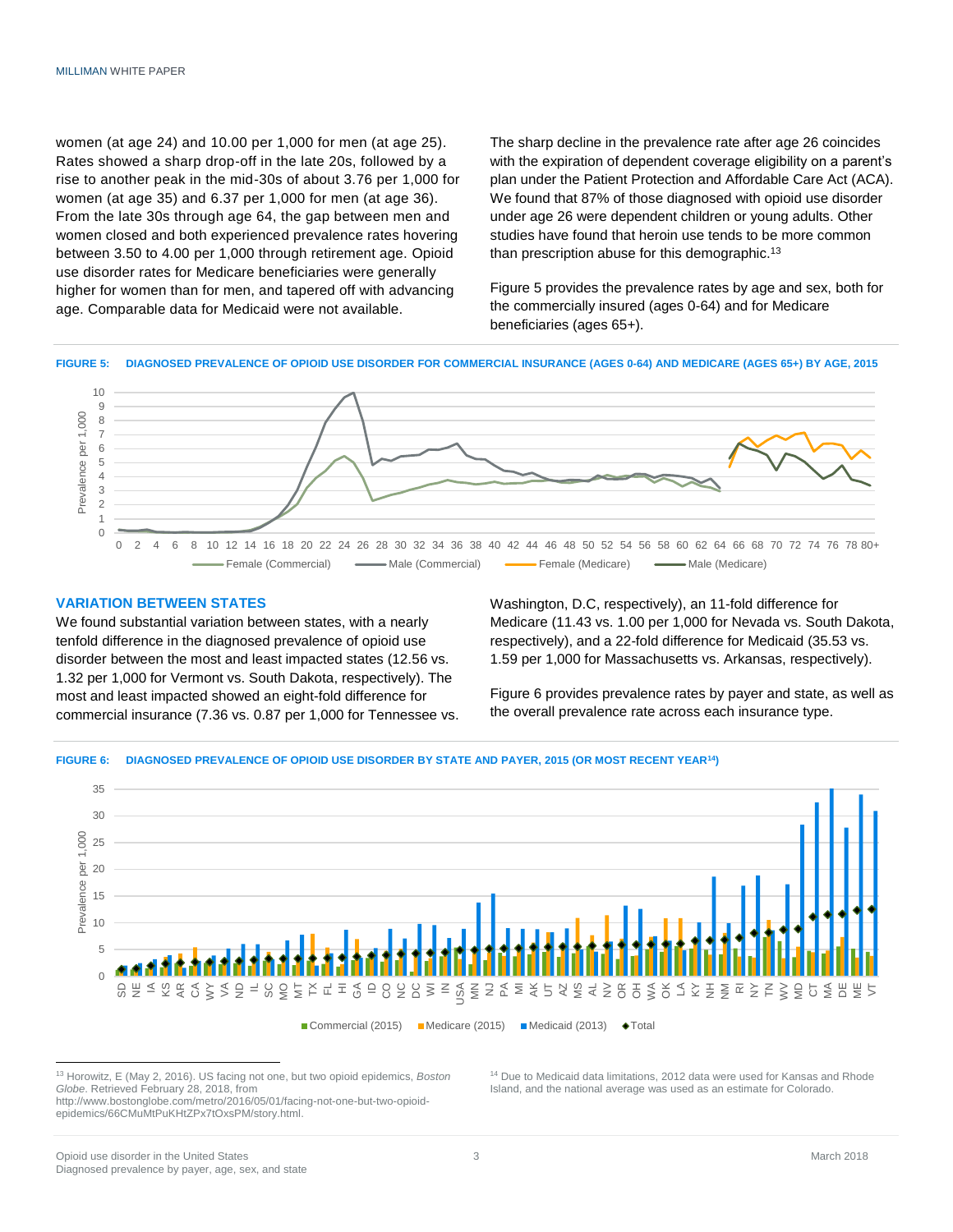For those with commercial insurance, high opioid use disorder rates are clustered in the Appalachia region, as well as Louisiana, New England, and Washington state. For Medicaid beneficiaries, high opioid use disorder rates are heavily clustered in New England, while for Medicare beneficiaries the hardest-hit states include Nevada, Mississippi, Louisiana, Oklahoma, and Tennessee. When considering all three insurance types together, the northeastern United States is experiencing the worst of the crisis, although there is reason for significant concern across much of the country.

Figure 7 provides a heat map of opioid use disorder prevalence rates by payer.



 <sup>15</sup> Due to Medicaid data limitations, 2012 data were used for Kansas and Rhode Island, and the national average was used as an estimate for Colorado.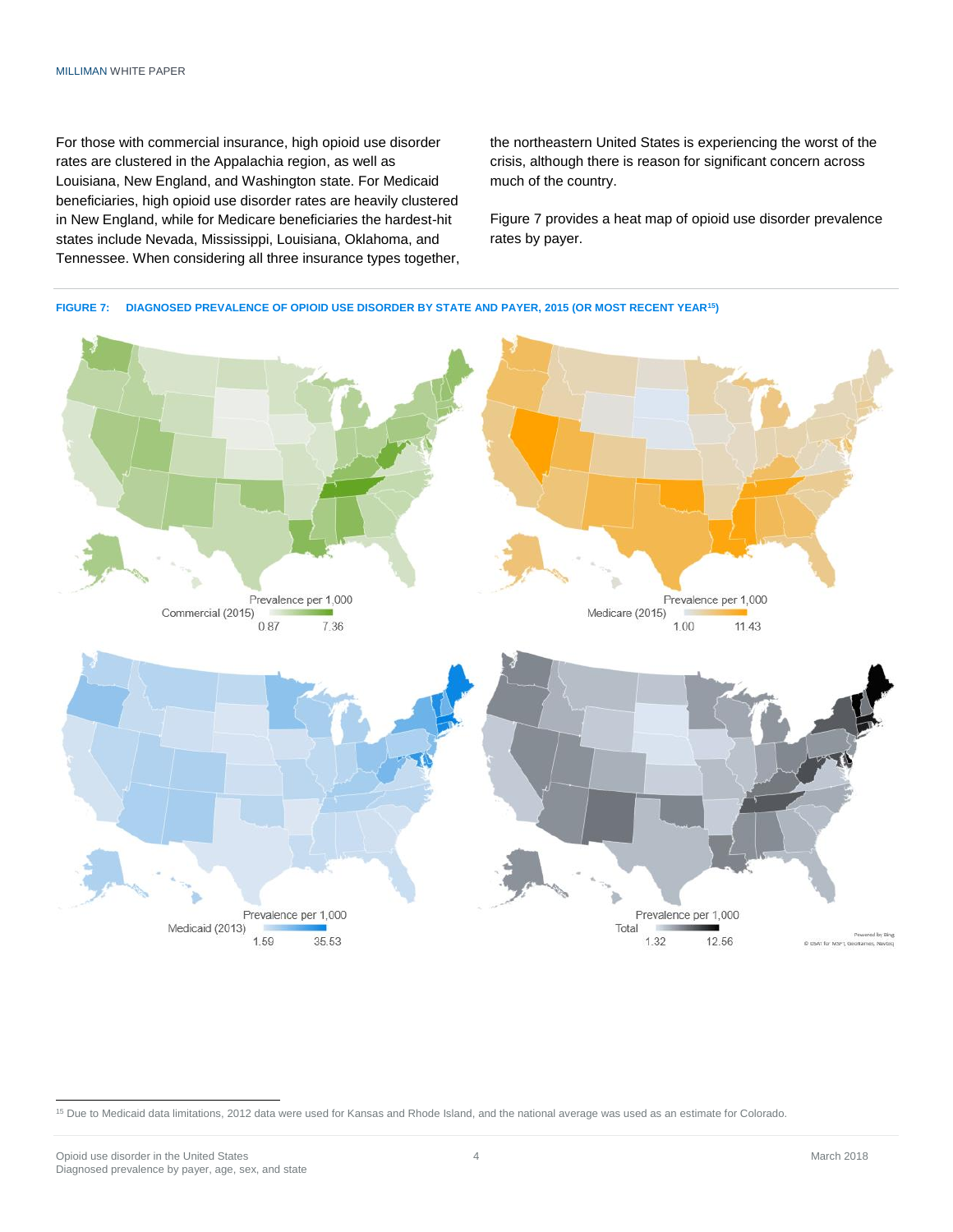## **DATA SOURCES AND METHODOLOGY**

This analysis is based on three large national research databases, as well as a prior study completed by the Kaiser Family Foundation:

- 2015 Truven MarketScan Commercial Claims and Encounters Database®
- 2015 Milliman Consolidated Health Cost Guidelines<sup>™</sup> Database
- 2015 Centers for Medicare and Medicaid Services (CMS) 5% Sample Standard Analytical File
- Kaiser Family Foundation analysis of 2013 Medicaid Statistical Information System and Urban Institute estimates from CMS-64 reports<sup>16</sup>

The Truven MarketScan research database reflects the healthcare experience of employees and dependents covered by the health benefit programs of large employers, health plans, and government organizations. These claims data are collected from approximately 350 payers. The MarketScan Commercial Claims and Encounters Database includes data from active employees, early retirees, COBRA continuees, and dependents insured by employer-sponsored plans.

The Milliman Consolidated Health Cost Guidelines Database contains healthcare experience primarily for large group commercial members, using data contributed from a number of payers with which Milliman has data purchase or trade agreements. Milliman collects this data from various health plans for use in product development, research, and client projects.

The CMS 5% Sample Standard Analytical File contains healthcare experience for a random 5% sample of Medicare beneficiaries across the United States.

All of the Medicaid results presented in this report are derived from a report produced by the Kaiser Family Foundation using 2012 and 2013 Medicaid data from the Medicaid Statistical Information System, which contains healthcare experience for Medicaid beneficiaries in participating states. For Rhode Island and Kansas, 2013 data were not available, so 2012 data were used instead. No data were available for Colorado. For the purpose of this analysis we have used the national average opioid use disorder rate as an estimate for Colorado's rate.

The results presented in this report for commercial insurance and Medicare beneficiaries have been age- and area-adjusted to reflect the 2015 U.S. insured population, using U.S. Census

Bureau data. The differences between crude and adjusted rates were minimal.

## **NEXT STEPS**

Those diagnosed with opioid use disorder likely represent just a fraction of those who have problematic opioid use at any given time. Some may not fully recognize the dangers of prescription opioid abuse, while others may try to evade diagnosis out of concern for their privacy or potential legal consequences. Others may be aware of their problem opioid use but have not yet reached out for help from a medical professional.

In an upcoming report, we will explore opioid use patterns both in those diagnosed with opioid use disorder, as well as in nondiagnosed "super-users" (those who fill extraordinarily high volumes of opioid prescriptions in a year but have not been diagnosed with an opioid use disorder).

We'll also expand on this report with some additional context on the healthcare settings that are most impacted by problem opioid use, including estimates of the direct costs of caring for those with opioid use disorder.

The opioid epidemic is a complex and growing phenomenon that needs careful study from a wide variety of perspectives in order to make progress. We look forward to contributing to this national conversation with unique analyses that combine actuarial and public health perspectives.

## **CAVEATS AND LIMITATIONS**

The opioid epidemic has been growing at an alarming pace, and retrospective analyses will likely continue to understate the full magnitude of the problem until the tide turns and problem opioid use begins to decrease. The Medicaid results in this report are likely to be especially understated, as they pre-date the Medicaid expansion that occurred under the ACA in 2014, and because they are an additional two years older than the Medicare and commercial data. Additionally, Medicaid results were not available for Colorado, so national rates were used as an estimate. The actual rate in Colorado likely differs from this estimation.

The commercial results largely reflect large group, employersponsored insurance, and thus likely under-represent lowerincome households that purchased individual coverage under the ACA. Additionally, while sampling errors are quite small due to the large sample sizes available in each data set used for this analysis, sampling bias could be present to the extent that health plans and payers that contribute to the research databases differ systematically from non-contributors.

brief/medicaid-and-the-opioid-epidemic-enrollment-spending-and-the-implicationsof-proposed-policy-changes/.

<sup>&</sup>lt;sup>16</sup> Young K., Zur, J. (July 14, 2017). Medicaid and the Opioid Epidemic: Enrollment, Spending, and the Implications of Proposed Policy Changes. Kaiser Family Foundation. Retrieved February 28, 2018, from https://www.kff.org/medicaid/issue-